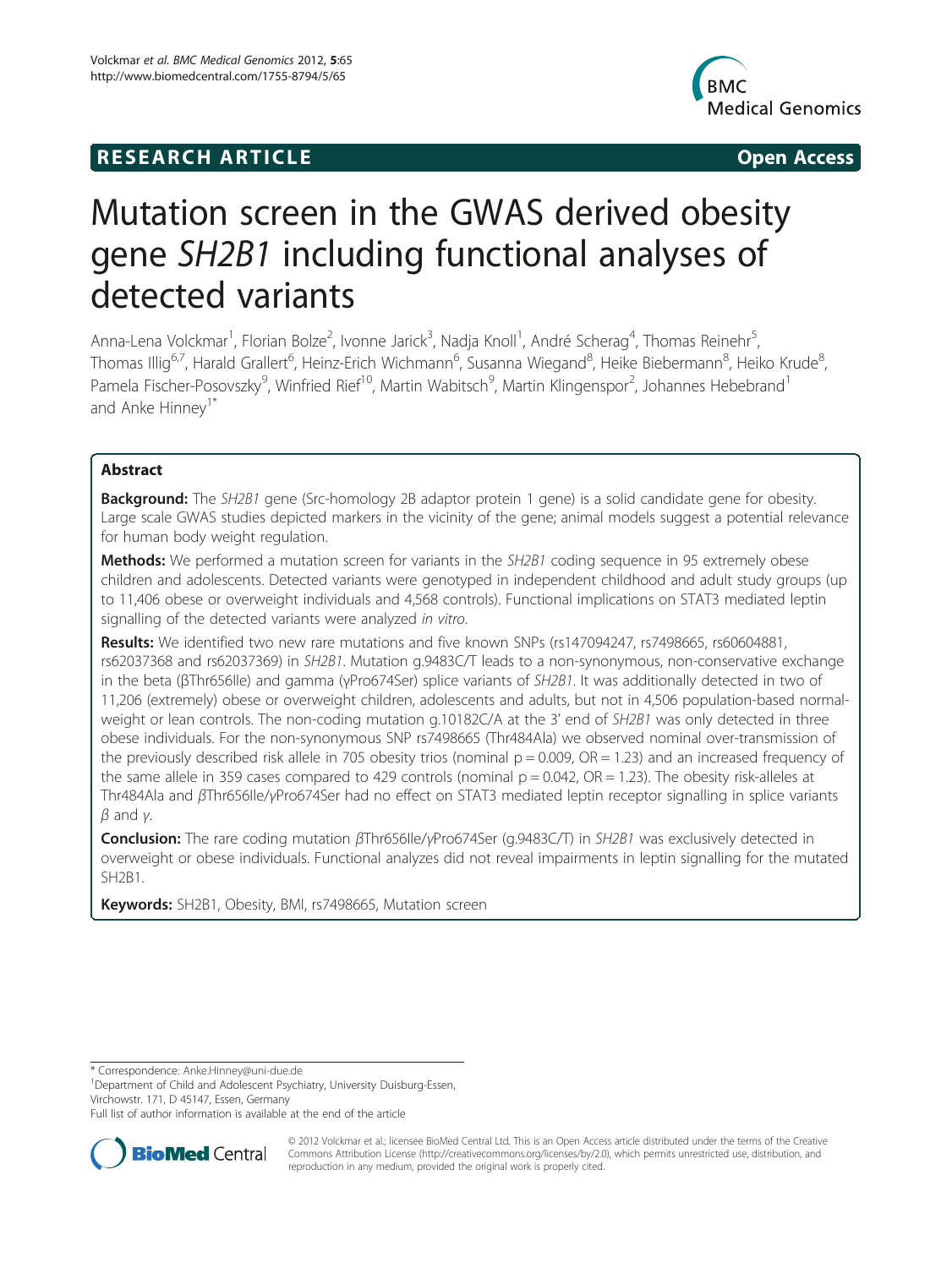# Background

A large-scale genome-wide association study (GWAS) meta-analysis including a total of 249,796 individuals of European ancestry confirmed 14 known obesitysusceptibility loci and newly identified 18 genetic loci associated with body mass index (BMI). One of the reidentified single nucleotide polymorphisms (SNPs) is located near the Src-homology 2B adaptor protein 1 (SH2B1) gene (rs7359397) [[1\]](#page-8-0). Association with obesity was also shown for a coding SNP in SH2B1 (rs7498665: g.8164A/G, Thr484Ala; [[2](#page-8-0),[3\]](#page-8-0)). Linkage disequilibrium between rs7359397 and the coding SNP rs7498665 is high  $(r^2 = 0.965, D' = 1$ ; HapMap, [http://hapmap.ncbi.](http://hapmap.ncbi.nlm.nih.gov/) [nlm.nih.gov/](http://hapmap.ncbi.nlm.nih.gov/)). Both SNPs are located within a large linkage disequilibrium (LD) block. A region of more than 500 kb upstream and 150 kb downstream of SH2B1 is flanked by recombination peaks of 37 cM/Mb or 36 cM/ Mb, respectively (SNP Annotation and Proxy Search SNAP, see Additional file [1](#page-7-0): Figure S1). The association of increased BMI with SH2B1 SNP (rs7359397 and rs7498665) alleles has been robustly replicated in e.g. (i) 4,923 Swedish adults [[4\]](#page-8-0), (ii) in 12,462 individuals from the German MONIKA/KORA study [[5\]](#page-8-0), and (iii) in 1,045 obese adults and 317 healthy lean individuals from Belgium [\[6](#page-8-0)].

A deletion of  $\sim$ 200 kb covering SH2B1 was recently shown to be associated with severe early-onset obesity [[7\]](#page-8-0), whereas the corresponding reciprocal duplication was associated with leanness [[8\]](#page-8-0). Additionally, a larger interspersed deletion extending through a 593 kb region on chromosome 16p11.2-p12.2 covering SH2B1 has been associated with developmental delay, feeding difficulties, dysmorphic facial features, and obesity [\[9,10](#page-8-0)]. Bochukava et al. [\[7\]](#page-8-0) screened the coding region of SH2B1 for causal mutations by re-sequencing of 500 early onset severely obese children of the Genetics of Obesity Study (GOOS). The investigators detected SNP rs7498665 (Thr484Ala [[7\]](#page-8-0)); rare variants were not identified. Evidence in humans and from animal models suggests that SH2B1 is a likely obesity gene. In humans, the SH2B1 protein increase serum leptin levels and whole body fat mass in females [[11](#page-8-0)]. The influence of SH2B1 variants on the distribution of body fat and the amount of visceral adipose tissue is still under discussion [[4,12,13\]](#page-8-0). With regard to animal models,  $Sh2b1$  null mice show a phenotype of obesity, hyperlipidemia, leptin resistance, hyperphagia, hyperglycaemia, insulin resistance and glucose intolerance [[14](#page-8-0)]. This phenotype was consistent when the knockout was regionally limited to hypothalamic neurons [[15\]](#page-8-0) and functionally limited to induced mutations in the Src-homology 2 (SH2) and pleckstrin homology (PH) domains [[16](#page-8-0)]. Selective rescue in neurons eliminated both obesity and the insulin resistance phenotype [\[16\]](#page-8-0). Additional evidence for an

involvement of Sh2b1 in the regulation of energy homeostasis is derived from expression analyses in mice and rats. In DIO (diet-induced obese) rats, fed a high fat diet, the expression of Sh2b1 in hypothalamus was decreased [[17\]](#page-8-0), while in mice on a high fat and high carbohydrate diet, Sh2b1 expression increased in the same tissue [[18](#page-8-0)].

We initially detected transmission disequilibrium for a SNP in the vicinity of SH2B1 (rs2008514) in 705 obesity trios (p =0.0094 of TDT). The SNP is a proxy of rs7359397, which lit up in large scale GWAS [\[1](#page-8-0)]. We screened the coding region of SH2B1 for (infrequent) mutations in 95 extremely obese children and adolescents. For the GWAS-derived gene for type 2 diabetes mellitus melatonin receptor 1B (MTNR1B) it was recently shown that a number of rare to infrequent mutations can be detected in the respective patients [[19\]](#page-8-0). In addition, based on the evidence for involvement of SH2B1 in energy homeostasis, rare coding variants in the gene could potentially result in monogenic obesity. Subsequently, we assessed association of the identified variants to obesity in independent study groups. In vitro analyzes of the impact on leptin receptor signalling for the detected variants ensued.

# Material & methods

# Study groups

An overview of the ten study groups is given in Table [1](#page-2-0), details have been described previously [[20](#page-8-0)[,21](#page-9-0)]. The selection of individuals for the mutation screen was based on genotypes at SNP rs2008514 (proxy of rs7359397) in the vicinity of SH2B1. In total, we analyzed 95 individuals, 90 of whom were likely enriched for the presence of mutations in SH2B1. The other five individuals are heterozygous carriers of a deletion at chr16p11.2 which does not harbor SH2B1 [[10](#page-8-0)]. These extremely obese patients (offspring) from the family-based GWAS sample were homozygous for the risk allele T of rs2008514 and had at least one heterozygous parent, thus substantially contributing to the observed overtransmission of the rs2008514 T-allele. Association to obesity of detected variants was analyzed in three steps (Figure [1](#page-3-0)):

i. Association testing: All detected variants were genotyped in a sample of 179 extremely obese (age- and sex-adjusted BMI percentile  $\geq 99^{th}$ ; [\[22\]](#page-9-0)) children or adolescents and 185 lean adult (age- and sex-adjusted BMI percentile  $< 15<sup>th</sup>$ ; [[22](#page-9-0)]) controls. Basic phenotypical characteristics are given in Table [1](#page-2-0). Individuals were independent of the mutation screening sample and were part of our case–control GWAS sample (Genome-Wide Human SNP Array 6.0, see [\[20](#page-8-0)[,21\]](#page-9-0)).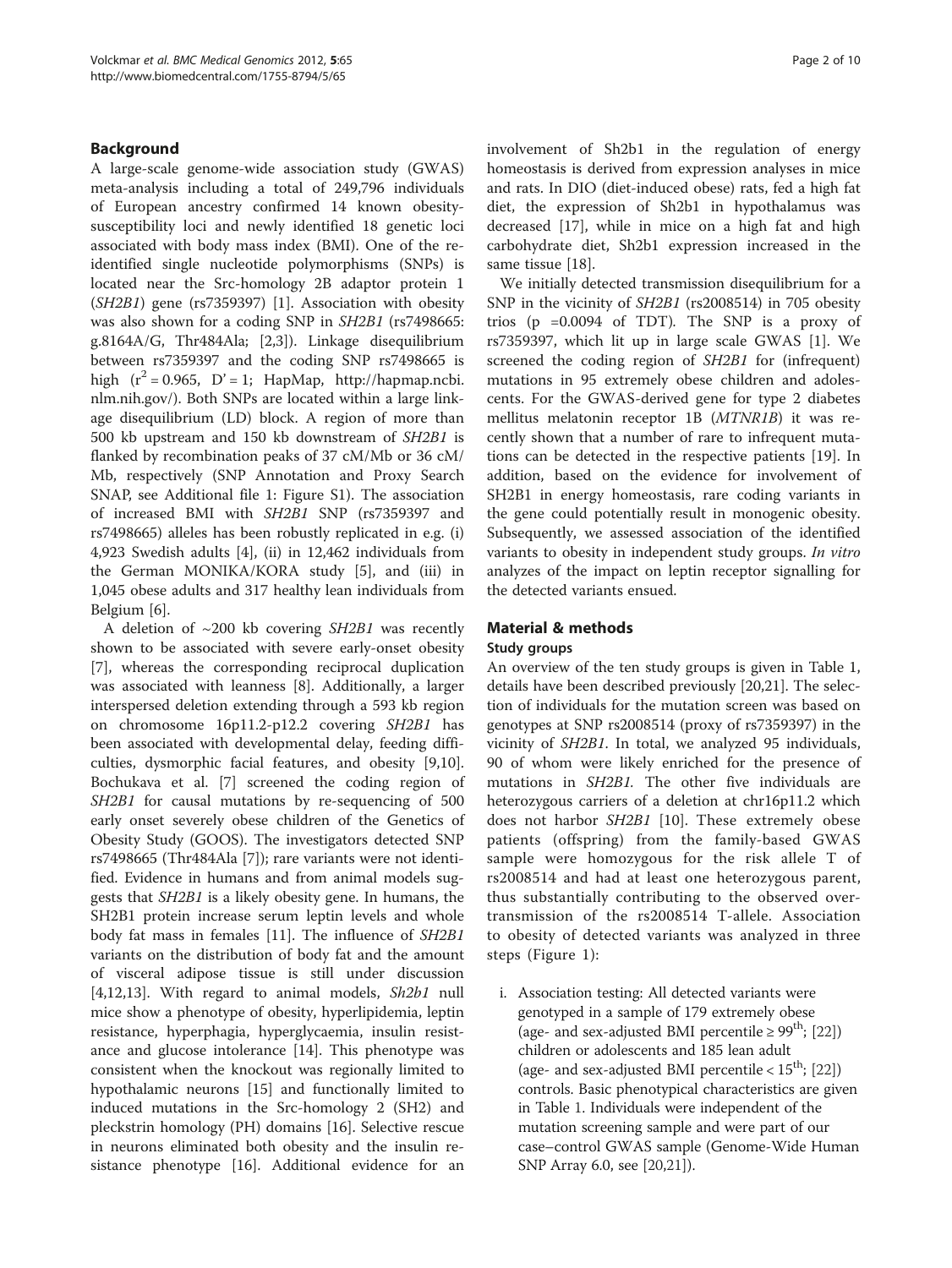<span id="page-2-0"></span>

|  |  |  |  | Table 1 Phenotypic description of analyzed study groups |
|--|--|--|--|---------------------------------------------------------|
|--|--|--|--|---------------------------------------------------------|

| Sample <sup>a</sup>                       | status   | n     | % male [%] | age [mean $\pm$ SD] | BMI [mean $\pm$ SD] | BMI $SDSb$ [mean $\pm$ SD] |
|-------------------------------------------|----------|-------|------------|---------------------|---------------------|----------------------------|
| <b>Mutation Screen</b>                    | Cases    | 95    | 48.42      | $13.43 \pm 3.37$    | $31.87 \pm 5.04$    | $4.10 \pm 1.71$            |
| S <sub>i</sub> : family-based GWAS        | Cases    | 705   | 45.11      | $13.44 \pm 3.02$    | $32.02 \pm 5.82$    | $4.23 \pm 1.96$            |
|                                           | Parents  | 1,410 | 50.00      | $42.54 \pm 6.02$    | $30.28 \pm 6.33$    | $1.65 \pm 1.84$            |
| S <sub>II</sub> : case-control GWAS       | Cases    | 453   | 42.60      | $14.37 \pm 3.75$    | $33.15 \pm 6.68$    | $4.51 \pm 2.15$            |
|                                           | Controls | 435   | 39.08      | $26.08 \pm 5.75$    | $18.09 \pm 1.14$    | $-1.45 \pm 0.34$           |
| $S_{III}$ : subset of case-control GWAS   | Cases    | 179   | 49.16      | $14.27 \pm 2.39$    | $35.56 \pm 6.13$    | $5.3 \pm 2.09$             |
| (for association testing)                 | Controls | 185   | 55.68      | $25.56 \pm 3.94$    | $18.39 \pm 1.09$    | $-1.47 \pm 0.33$           |
| $S_{IV}$ : obese adults                   | Cases    | 988   | 37.25      | $47.17 \pm 14.23$   | $35.70 \pm 5.43$    | $3.22 \pm 1.66$            |
| $S_v$ : DAPOC                             | Cases    | 1,185 | 44.22      | $10.72 \pm 2.78$    | $27.69 \pm 5.11$    | $3.07 \pm 1.56$            |
| S <sub>VI</sub> : KORA                    | Cases    | 6.633 | 56,43      | $56.62 \pm 13.13$   | $29.42 \pm 3.70$    | $1.19 \pm 1.09$            |
|                                           | Controls | 3.444 | 36,76      | $47.18 \pm 13.37$   | $22.72 \pm 1.68$    | $-0.53 \pm 0.51$           |
| S <sub>VII</sub> : Ulm children's study 1 | Cases    | 97    | 57.73      | $7.57 \pm 0.42$     | $20.68 \pm 1.71$    | $1.06 \pm 0.46$            |
|                                           | Controls | 685   | 54.31      | $7.56 \pm 0.42$     | $15.63 \pm 1.38$    | $-0.25 \pm 0.37$           |
| S <sub>VIII</sub> : BEPOC                 | Cases    | 1,046 | 47.99      | $10.89 \pm 3.57$    | $29.46 \pm 5.91$    | $3.54 \pm 1.82$            |
| $S_{IX}$ : Ulm children's study 2         | Cases    | 271   | 51.29      | $11.07 \pm 3.69$    | $29.75 \pm 6.04$    | $3.62 \pm 1.88$            |
| S <sub>x</sub> : Ulm children's study 3   | Cases    | 129   | 43.41      | $14.90 \pm 1.84$    | $40.45 \pm 8.00$    | $7.05 \pm 2.92$            |

<sup>a</sup>Mutation Screen sample: part of the family-based and the case–control GWAS samples' cases; Family-based GWAS sample: 705 index patients with early-onset extreme obesity and their biological parent; case–control GWAS sample: GWAS of early-onset extremely obese children and adolescents in comparison to lean, adult controls; case–control sample for association testing: early-onset extremely obese children and adolescents in comparison to lean, adult controls; independent of initial screening sample; subset of cases-control GWAS sample; DAPOC: Datteln Paediatric Obese Cohort (27); KORA: Cooperative Health Research in the Region of Augsburg (30); Ulm children's study 1: Ulm Research on Metabolism, Exercise and Lifestyle in Children (31); BEPOC: Berlin Paediatric Obese Cohort (28); Ulm children's study 2 and 3: Ulm Paediatric Obese Cohort A and B (INSULA) (29)

<sup>b</sup>Calculation of the BMI SDS values has been based on population reference values following the National Nutrition Survey I (25).

- ii. Further exploration of non-synonymous variants: The three non-synonymous variants (rs147094247: g.2749C/A - Thr175Asp; rs7498665: g.8164A/G - Thr484Ala; g.9483C/T - βThr656Ile/γPro674Ser) were additionally genotyped in the remaining individuals of the family-based sample and the cases and controls of our GWAS sample, who were not screened for mutations (see Mutation Screen section) and in 988 obese adults [[23\]](#page-9-0) as well as in 1,185 independent obese children or adolescents of the 'Datteln Paediatric Obese Cohort' (DAPOC [[24\]](#page-9-0); Table 1).
- iii. Additional exploration of rare non-synonymous variants: The two coding mutations without previously shown association to obesity βThr656Ile/ γPro674Ser and rs147094247 - Thr175Asp - were additionally genotyped in three independent study groups comprising obese children and adolescents ('Berlin Paediatric Obese Cohort' — BEPOC; n = 1,046 [[25](#page-9-0)]; Ulm Children's Study 2 and 3; n = 271 and 129, respectively [[26](#page-9-0)]; Table 1) and in two independent population-based cohorts, the 'Cooperative Health Research in the Region of Augsburg' (KORA;  $n = 10,077$  [[27](#page-9-0)]) cohort of adults, and the 'Ulm Children's Study 1' ( $n = 782$  [[28](#page-9-0)]) study group of children and adolescents (Table 1).

In all samples, body mass index (BMI in  $\text{kg/m}^2$ ) was assessed and age- and sex-specific percentile criteria with regard to the German population at the time of sample re-cruitment (S<sub>I</sub>, S<sub>II</sub>, S<sub>II</sub>, S<sub>IV</sub>, S<sub>VI</sub> [\[22\]](#page-9-0)) were used to define overweight or obese cases. Samples were divided into cases (adults: BMI ≥ 25, children and adolescents: ≥  $90^{th}$  BMI percentile [\(www.mybmi.de\)](http://www.mybmi.de)) and controls (adults: BMI ≤ 25, children and adolescents:  $BMI \leq 90^{th}$  percentile ([www.mybmi.de\)](http://www.mybmi.de)). Written informed consent was given by all participants and in case of minors by their parents. These studies were approved by the Ethics Committees of the respective Universities and Institutions and were performed in accordance with the Declaration of Helsinki.

#### Mutation screen

The coding region of SH2B1, located at chr16: 28,858,010 - 28,885,533 (hg18/ NCBI 36), was screened for mutations by denaturating high pressure liquid chromatography (dHPLC, WAVE, Transgenomics) as described previously [[29](#page-9-0)]. Accuracy of dHPLC is similar or even higher than sequencing [\[30\]](#page-9-0). To enhance the sensitivity of detection of homozygous mutation carriers, DNA of an individual with wild type genotype (re-sequenced) was added to each sample prior to PCR amplification. All samples with deviant dHPLC patters were re-sequenced. Detailed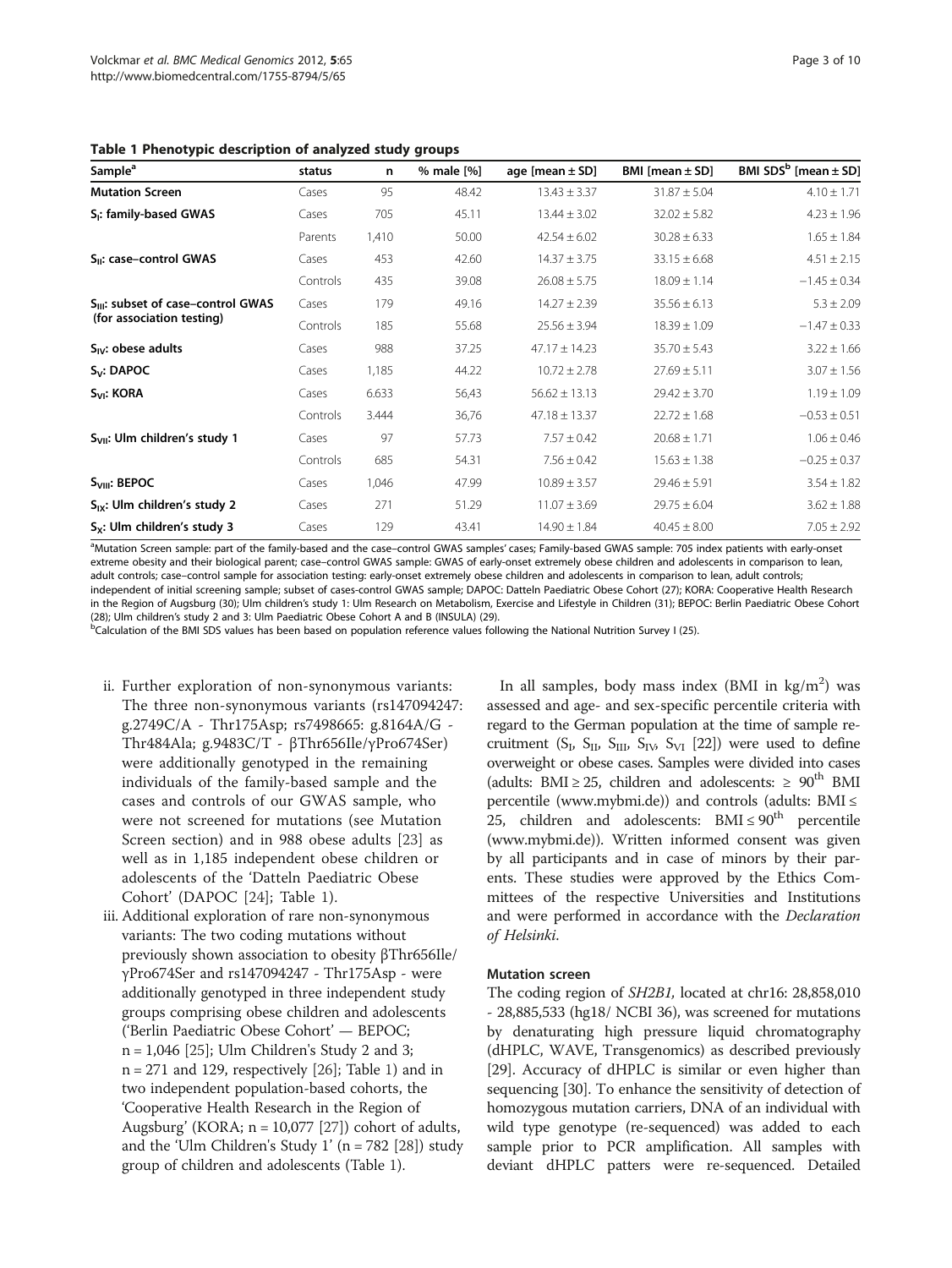<span id="page-3-0"></span>

(Reinehr et al. 2007); KORA: Cooperative Health Research in the Region of Augsburg (Wichmann et al. 2005); Ulm children's study 1: Ulm Research on Metabolism, Exercise and Lifestyle in Children (Nagel et al. 2009); BEPOC: Berlin Paediatric Obese Cohort (Bau et al. 2009); Ulm children's study 2 and 3: Ulm Paediatric Obese Cohort A and B (INSULA) (Wabitsch et al. 2004).

information regarding used temperatures and primers for PCR and dHPLC analysis can be obtained from the authors. All PCR amplicons with dHPLC patterns deviant from the wild-type pattern were resequenced as described previously [\[31\]](#page-9-0). At least two experienced individuals independently assigned the genotypes; discrepancies were solved either by reaching consensus or by re-genotyping.

#### **Genotyping**

The identified variants in SH2B1 were genotyped in larger study groups using either restriction fragment length polymorphism (RFLP) or TaqMan Assays (detailed information can be obtained from the authors). For rs147094247 (Thr175Asp) and the new coding mutation in fragment 9 (g.9483C/T βThr656Ile/γPro674Ser), custom TaqMan assays were designed (SH2B1\_2I\_MUT, Assay ID: AHCS0BY, and Frag9\_mut1, Assay ID: AHMSHDX, respectively, both Applied Biosystems). At least two experienced individuals independently assigned the genotypes; discrepancies were solved either by reaching consensus or by re-genotyping.

# **Statistics**

Allele and genotype distributions of all detected variants did not deviate from Hardy-Weinberg equilibrium. To analyze the obesity association of all variants, Fisher's exact test (allelic association) was calculated with PLINK [[32\]](#page-9-0). Population-based samples were divided into cases  $(BMI \ge 90^{th}$  percentile) and controls  $(BMI < 90^{th}$  percentile). For rs7498665 an asymptotic, 2-tailed p-value for the transmission disequilibrium test (TDT) was additionally calculated with PLINK. If not stated otherwise, all p-values are asymptotic, two-sided and not corrected for multiple testing.

#### Functional in silico analyzes

To determine the potential alteration in gene expression, all mutations were analyzed for loss or gain of cryptic splice sites, transcription factor binding sites and gain or loss of o-glycosilation sites. Prediction of possible impact of amino acid exchange on structure and function of SH2B1 was done by PolyPhen-2 [[33\]](#page-9-0), SNAP [[34\]](#page-9-0), PMUT [[35\]](#page-9-0), and MutationTaster [\[36](#page-9-0)]. Detailed description of used tools can be found in the Additional file [1:](#page-7-0) Supplementary materials. Conservation was analyzed by aligning sequences of 21 species in total (21 α, eight β and six γ sequences, comprehensive list in Additional file [1](#page-7-0): Supplementary materials).

# Functional in vitro analyzes: STAT3 mediated leptin receptor signalling

The effect of SH2B1 harboring the infrequent alleles of Thr484Ala and βThr656Ile/γPro674Ser on leptin receptor activity was determined with a quantitative reporter gene assay (adapted from [[37](#page-9-0)]). HEK293 cells were transiently transfected with the murine long form of the leptin receptor (Lepr-b) in pcDNA3.1, a signal transducer and activator of transcription 3 (STAT3) responsive Photinus luciferase construct (pAH32), a constitutive Renilla luciferase expression vector for data normalization (phRG-b, Promega) and human SH2B1 splice variants beta and gamma with and without the mutations in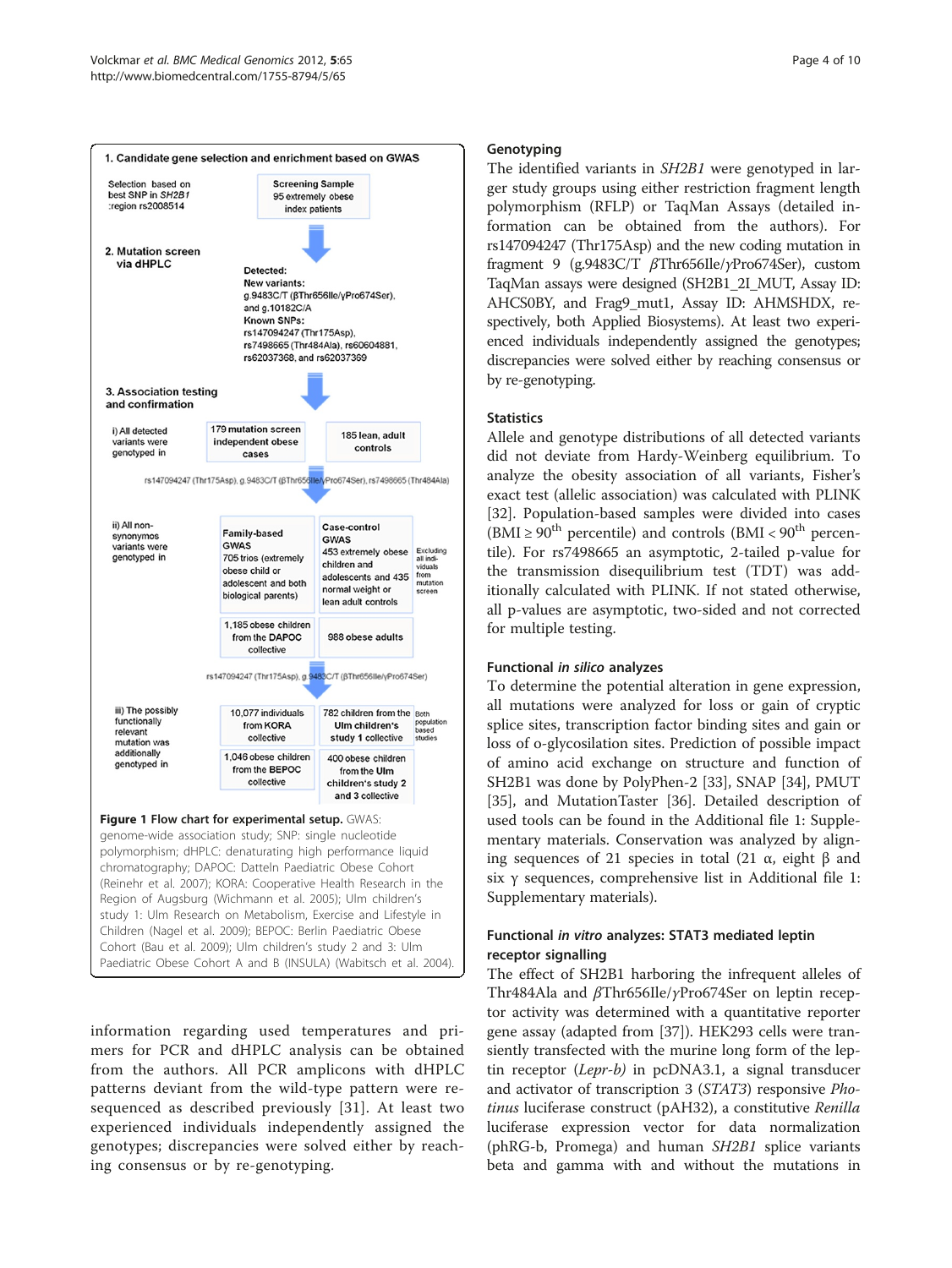<span id="page-4-0"></span>pCMV-XL5 expression vectors (Lepr-b and pAH32 were kindly provided by Rosenblum et al. [[37\]](#page-9-0)). For control empty pcDNA3 expression vector was transfected instead of SH2B1. After stimulation with mouse leptin (concentrations 0, 0.5, 1, 5 , 10, 50, 100, 500 ng/ml), the STAT3 reporter construct led to luciferase expression measured with the Dual–Luciferase Reporter Assay system according to manufactures' instruction (Promega). Dose–response curves, EC50 and Emax values were calculated by Graph Pad Prism.

# Results and discussion

We performed a mutation screen of the coding region of SH2B1 in 95 extremely obese children and adolescents. We identified two unknown mutations and five known SNPs in SH2B1 (Table 2). All detected variants were followed up in a small, independent case–control sample, only non-synonymous variants were additionally genotyped in further independent study groups.

#### New infrequent variant βThr656Ile/γPro674Ser

A new mutation at position g.9483 (C/T) of SH2B1 results in a non-synonymous, non-conservative exchange in two of the three human splice variants (β and γ) of SH2B1. Due to a shifted reading frame for the two splice variants, the mutation results in two different non-synonymous, non-conservative exchanges (βThr656Ile or γPro674Ser) in the β or γ splice variants, respectively. The  $β$ Thr656Ile/ γPro674Ser mutation was not detected in an independent sample of 179 extremely obese cases and 185 lean controls. As the mutation resulted in a non-synonymous amino acid exchange which was predicted to change protein structure (Table [3\)](#page-5-0), we additionally genotyped a total of 11,029 (extremely) obese or overweight children, adolescents and adults and 4,321 controls (for children and adolescents  $BMI < 90<sup>th</sup>$  percentile, for adults  $BMI <$ 

25kg/m2) for this mutation. We detected two additional obese cases with this mutation and no mutation carrier among the controls. The extremely low frequency of the mutation limits the determination of an association to overweight and obesity ( $p = 1$ ; Table 2). We calculated that the control group would need to include more than 545,757 individuals to reveal a p-value below 0.05 with statistical power above 80%, if the observed trend (only mutation carriers among the overweight or obese individuals) would remain stable. Both risk alleles (T-allele at g.9483C/T and G-allele at rs7498665) are potentially located on the same haplotype (as determined in one index patient and his mother who transmitted the haplotype; for the other carriers, full genotype information of both parents was not available). A founder effect of this mutation is likely.

All three detected βThr656Ile/γPro674Ser mutation carriers are female. The initially identified mutation carrier (a) of the screening sample (height 163 cm, weight 86.2 kg, BMI 32.44 kg/m<sup>2</sup>, age 12.7 years) as well as one mutation carrier (b) from the follow-up samples (height 142 cm, weight 53.2 kg, BMI 26.38 kg/m<sup>2</sup>, age 9.9 years) had a  $BMI > 99<sup>th</sup>$  percentile. In both cases, the overweight or obese mother (BMI 25.76 kg/m<sup>2</sup> and 32.61 kg/ m2 , respectively) transmitted the mutation to the extremely obese child. The third mutation carrier (c) had a  $BMI > 90<sup>th</sup>$  percentile (height 130 cm, weight 31.5 kg, BMI 18.64  $\text{kg/m}^2$ , age 7.2 years). For this mutation carrier, genotypic information about the parents was not available (mother BMI 19.81 kg/m<sup>2</sup>, father BMI 26.7 kg/ m2 ). Insulin levels were only available for one mutation carrier (b), whose level was in the normal range (9.4 mU/l). Additional family members were not available.

The amino acid exchanges in the β and γ splice variants (βThr656Ile/γPro674Ser) are located outside the domain structure (self-dimerization, Pleckstrin-homology and SH2

|                 | rs-Number   | Amino<br>acid<br>exchange | Genotypes cases |                |          | Genotypes controls                     |       |              |          |                                           |                            |                               |                           |
|-----------------|-------------|---------------------------|-----------------|----------------|----------|----------------------------------------|-------|--------------|----------|-------------------------------------------|----------------------------|-------------------------------|---------------------------|
| <b>Position</b> |             |                           | 11              | 12             | 22       | Minor allele<br>frequency<br>cases [%] | 11    | 12           | 22       | Minor allele<br>frequency<br>controls [%] | Odds<br>Ratio <sup>d</sup> | 95%<br>Confidence<br>Interval | <b>Nominal</b><br>p-value |
| q.2749C/A       | rs147094247 | Thr175Asp                 | 257             |                | $\circ$  | 0.05                                   | 4,511 |              |          | 0.01                                      | 4.4                        | $0.57 - 34.13$                | 0.199 <sup>c</sup>        |
| g.8164A/G       | rs7498665   | Thr484Ala                 | 512             | ,526           | 1.101    | 40.62                                  | 58    | 195          | 181      | 35.83                                     | 1.2                        | 1.06-1.42                     | $0.007$ <sup>a</sup>      |
| q.8250C/T       | rs60604881  |                           | 70              | 87             | 22       | 36.59                                  | 73    | 75           | 37       | 40.27                                     | 0.86                       | $0.63 - 1.15$                 | $0.323^{b}$               |
| q.8738A/G       | rs62037368  |                           | 176             | 2              | $\Omega$ | 0.56                                   | 182   | 3            |          | 0.81                                      | 0.69                       | $0.11 - 4.16$                 | 1 <sup>b</sup>            |
| q.8764C/T       | rs62037369  |                           | 65              | 81             | 32       | 40.73                                  | 79    | 82           | 23       | 34.78                                     | .29                        | $0.95 - 1.74$                 | $0.107^{b}$               |
| q.9483C/T       |             | BThr656lle.<br>vPro674Ser | 11,206          | $\overline{2}$ | $\Omega$ | 0.01                                   | 4,506 | $\mathbf{0}$ |          | 0.00                                      | <b>NA</b>                  | <b>NA</b>                     | 1 <sup>c</sup>            |
| g.10182C/A      |             |                           | 178             |                | $\Omega$ | 0.28                                   | 184   | $\Omega$     | $\Omega$ | 0.00                                      | <b>NA</b>                  | <b>NA</b>                     | 0.493 <sup>b</sup>        |

Table 2 Minor allele frequencies of the detected SNPs and mutations in SH2B1 excluding the screening group

genotyped in 3,230 obese cases and 439 lean controls.

b genotyped in a total of 179 obese cases and 185 lean controls.

genotyped in a total of 11,406 obese and overweight cases and 4,568 (mainly population based) controls.

Odds ratio is given with respect to the minor allele.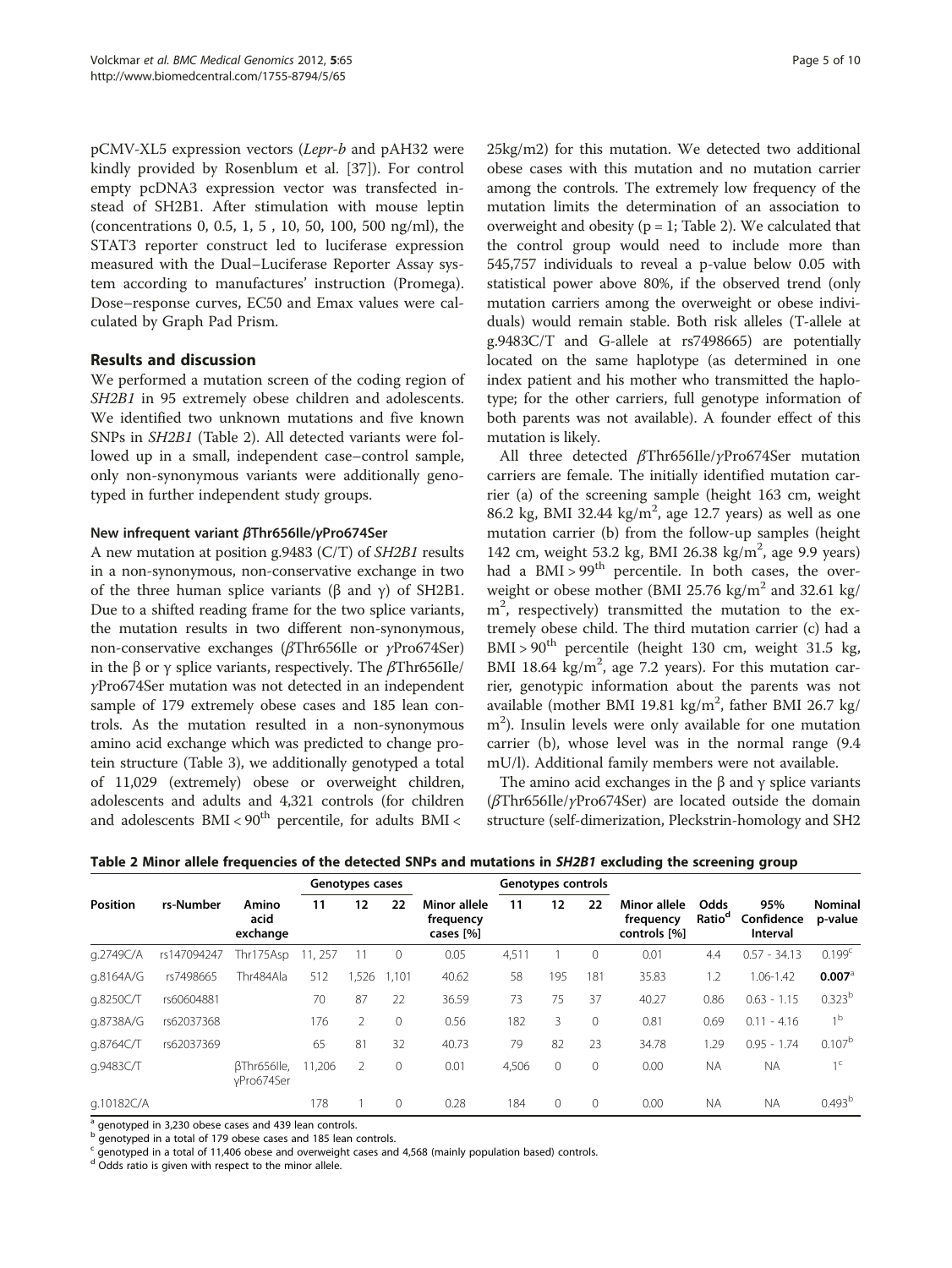| <b>PROGRAM</b> |                           |                        | <b>ESEfinder</b> | <b>ESRSearch</b>                 | <b>RESCUE ESE</b> | <b>TFSearch</b>                       | Consite                               | <b>OGPET</b>                           |
|----------------|---------------------------|------------------------|------------------|----------------------------------|-------------------|---------------------------------------|---------------------------------------|----------------------------------------|
| <b>SNPs</b>    | Amino acid<br>changes     | <b>DNA</b><br>position | Splice sites     | Splice sites                     | Splice sites      | transcription factor<br>binding sites | transcription factor<br>binding sites | O-glycosylation site<br>prediciton [%] |
| rs147094247    | Thr175Asp                 | g.2749C/A              | changed          | changed                          | not changed       | not changed                           | not changed                           | 33.1829                                |
| rs7498665      | Thr484Ala                 | q.8164A/G              | changed          | changed                          | not changed       | not changed                           | not changed                           |                                        |
| rs60604881     |                           | q.8250C/T              | changed          | SRp40,<br>FOX1-FOX2 <sup>a</sup> | not changed       | not changed                           | not changed                           |                                        |
| rs62037368     |                           | g.8738A/G              | changed          | not changed                      | not changed       | not changed                           | COUP-TF, c-REL <sup>b</sup>           |                                        |
| rs62037369     |                           | g.8764C/T              | changed          | changed                          | not changed       | GATA1, GATA2,<br>MZF <sub>1</sub> b   | not changed                           |                                        |
| q.9483C/T      | BThr656lle,<br>yPro674Ser | q.9483C/T              | changed          | not changed                      | not changed       | GATA1, GATA2 <sup>b</sup>             | not changed                           | 53.5329                                |
| g.10182C/A     |                           | g.10182C/A             | changed          | PESS <sup>a</sup>                | not changed       | not changed                           | not changed                           |                                        |

<span id="page-5-0"></span>Table 3 In silico prediction of splice sites, transcription factor binding sites and o-glycosylation sites of detected variants in SH2B1

<sup>a</sup> particular changed predicted splice sites, <sup>b</sup> particular changed predicted transcription factor binding sites.

domain; [[34](#page-9-0)]), which is relevant for the function of SH2B1. We analyzed the impact of the variant rare allele of βThr656Ile/γPro674Ser on leptin signalling in vitro via the STAT3 pathway. In both splice variants, β656Ile or γ674Ser showed unaltered leptin signalling (Figure 2, Additional file [1:](#page-7-0) Table S2).

While the *γ*Pro674Ser exchange in the *γ* splice variant is predicted to be neutral by in silico programs, the exchange of βThr656Ile in the β splice variant was predicted to be "not neutral" (SNAP), "pathological" (PMUT) or "disease causing" (Mutation taster) in three of four programs (Additional file [1](#page-7-0): Table S1). The exchange in the  $\beta$  splice variant would also destroy a predicted O-glycosylation site of the SH2B1 protein. Amino acid conservation was strong on both positions (86% for βThr656Ile and 100% for γPro674Ser, Additional file [1:](#page-7-0) Table S1).

Previous in vitro data showed functional differences between  $\beta$  and  $\gamma$  SH2B1 variants: (a) It has been shown that the  $\beta$  splice variant is mainly expressed in the hypothalamus [\[16](#page-8-0)], a brain region known to be implicated in weight regulation. A Sh2b1β rescue was sufficient to prevent the Sh2b1 knockout phenotype in mice [\[19](#page-8-0)]. Leptin signalling is mediated by the interaction of SH2B1 $\beta$  and JAK2 [\[17\]](#page-8-0). The  $\beta$  splice variant of SH2B1 recruits insulin receptor substrates 1 and 2 (IRS1 and 2) to the LEPRb/JAK2 complex [\[38\]](#page-9-0). SH2B1β enhances JAK2 activity and promotes the activation of several downstream networks like STAT3 and phosphatidylinositol (PI)



(exact values for each data point see Additional file [1:](#page-7-0) Table S2).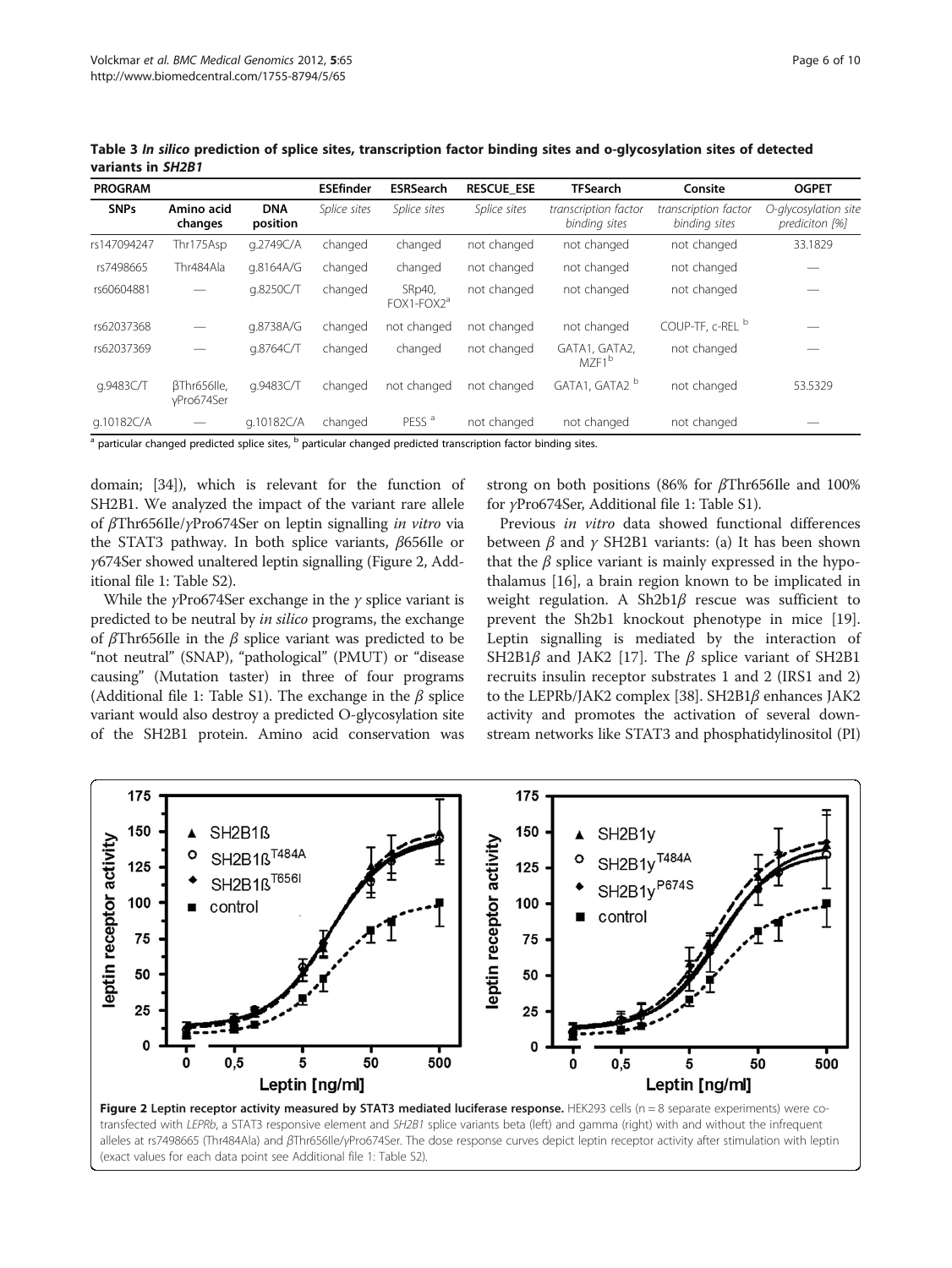3-kinase pathways [\[18,](#page-8-0)[39](#page-9-0)]. Two in silico analyzes predicted an altered folding or function of SH2B1 βThr656Ile (Add-itional file [1](#page-7-0): Table S1). (b) The  $\gamma$  splice variant of SH2B1 is peripherally expressed. It interacts with Tyr1158 in the activation loop of the insulin receptor and prohibits dephosphorylation of IRS1 and IRS2 [\[40\]](#page-9-0). This interaction enhances insulin signalling and insulin receptor autophosphorylation, leading in turn to activation of downstream pathways [\[41\]](#page-9-0). While the three tyrosine motifs in the N-terminal part of SH2B1, which regulate interaction with the insulin receptor [\[42](#page-9-0)], are not directly affected by this exchange, it is possible that altered protein folding due to an non-conservative amino acid exchange in a highly conserved position prevents their phosphorylation.

#### Coding GWAS derived SNP rs7498665

We confirmed that the described risk allele G at SNP rs7498665 [\[2,3](#page-8-0)] is associated with obesity in our 705 obesity trios  $(p = 0.009)$  and in a total of 3,139 independent cases and 434 controls ( $p = 0.007$ , odds ratio (OR) = 1.22, 95% confidence interval (CI) 1.06-1.42; Table [1](#page-2-0)). This coding SNP results in the non-synonymous, nonconservative amino acid exchange Thr484Ala in a slpice variant independent position with low conservation (5%, Additional file [1](#page-7-0): Table S1). As the association with obesity was previously described for this SNP, we did not analyze further study groups  $(2-6)$ . In vitro analyses revealed unaltered leptin signalling via STAT3 in both splice variants for the obesity risk allele at Thr484Ala (Figure [2\)](#page-5-0). Both Emax and EC50 were non-significantly reduced (Figure [2](#page-5-0), Additional file [1](#page-7-0): Table S2).

Since the obesity risk allele at the GWAS derived polymorphism rs7498665 increases BMI by only approximately  $0.15$  BMI units  $\frac{\text{kg}}{m^2}$  as calculated in a population of 125,931 European individuals [[1\]](#page-8-0), we expected only subtle functional alterations associated with the minor allele of this variant.

#### Other genetic variants in SH2B1

The second newly detected mutation is located in the 3' UTR at base pair position g.10182 (C/A). This noncoding variant was detected twice within the screening sample, and once in an obese case in the association testing step (Figure [1](#page-3-0)). The variant showed no association to obesity in a small case control comparison ( $p =$ 0.49; Table [2](#page-4-0)); in silico analyzes predicted a possible change in splice sites for this variant (Table [3](#page-5-0)).

Results for the four other identified SNPs were as follows: The third coding SNP rs147094247 leads to a nonsynonymous, conservative exchange (Thr175Asp) at a conserved position (71%, Additional file [1](#page-7-0): Table S1). No association to obesity ( $p = 0.199$ , odds ratio (OR) = 4.4, 95% confidence interval (CI) 0.57 - 34.13; Table [1](#page-2-0)) was found for this SNP in a sample of 11,268 obese and overweight cases and 4,512 lean or normal weight controls (mostly population based). For the non-synonymous SNP rs147094247 (Thr175Asp), in silico analyzes predict a neutral outcome for the altered amino acid (Additional file [1](#page-7-0): Table S1).

For SNPs  $rs60604881$  ( $p = 0.323$ , OR = 1.17, 95% CI = 0.87-1.58),  $rs62037368$  ( $p = 1.00$ , OR = 1.45, 95% CI = 0.24-8.71) and  $rs62037369$  ( $p = 0.107$ , OR = 1.29, 95%  $CI = 0.95 - 1.74$ ) evidence for association to early onset extreme obesity could not be detected (Table [2](#page-4-0)). For all SNPs in silico analyzes predict splice site or transcription factor binding site changes (Table [3](#page-5-0)).

# Leptin signalling

The assay that measured STAT3 mediated leptin response successfully showed increased leptin response after co-transfection with wild type SH2B1 splice variants  $β$  and  $γ$ . This indicates that HEK293 cells and the STAT3 assay allow functional characterization of SH2B1. While in mice only the alpha splice variant was tested for leptin signalling [[43\]](#page-9-0), we observe an effect on leptin signalling for both other splice variants ( $\beta$  and  $\gamma$ ) in our human cell system (Figure [2](#page-5-0), Additional file [1:](#page-7-0) Table S2). The analysis of the impact of both SH2B1 variants on leptin receptor activity showed no significant reduction of STAT3 mediated signalling by the risk alleles at rs7498665 and βThr656Ile/γPro674Ser. The nonsignificant decrease in EC50 and Emax for both tested variants in splice variants  $\beta$  and  $\gamma$  could indicate both gain of function and reduced function; the biological impact of both remains to be solved. If indeed a minor functional effect would be present, a much larger number of replicates would be necessary to establish a significant effect (e.g. about 2x270 replicates when using the Emax point estimates of SH2B1γ vs. SH2B1γP674S and their variances when applying Satterthwaite/Welch t-Test aiming at 80% power for two-sided  $\alpha = 5\%$ ). Our results could, of course, indicate that the two variants are not functionally relevant. However, for a polygenic variant a large functional effect is rather unlikely. For example, the melanocortin 4 receptor gene  $(MC4R)$ , a well known obesity gene, harbors two polymorphisms (Val103Ile and Ile251Leu) that are negatively associated with obesity [\[44,45\]](#page-9-0). Carriers of the minor alleles have a BMI approx. 0.5 BMI units lower than wild type carriers [[44,45\]](#page-9-0). Initial *in vitro* assays did not show functional implications for the minor alleles of these SNPs (e.g. [[44\]](#page-9-0)), but when the number of different assays was increased, in vitro tests showed potential small gain of function for both minor alleles [[46\]](#page-9-0), which could explain the weight lowering effect of the variant. Hence we speculate that the functional effect of the analyzed SH2B1 variants might become detectable when a battery of different functional tests is applied. Currently we have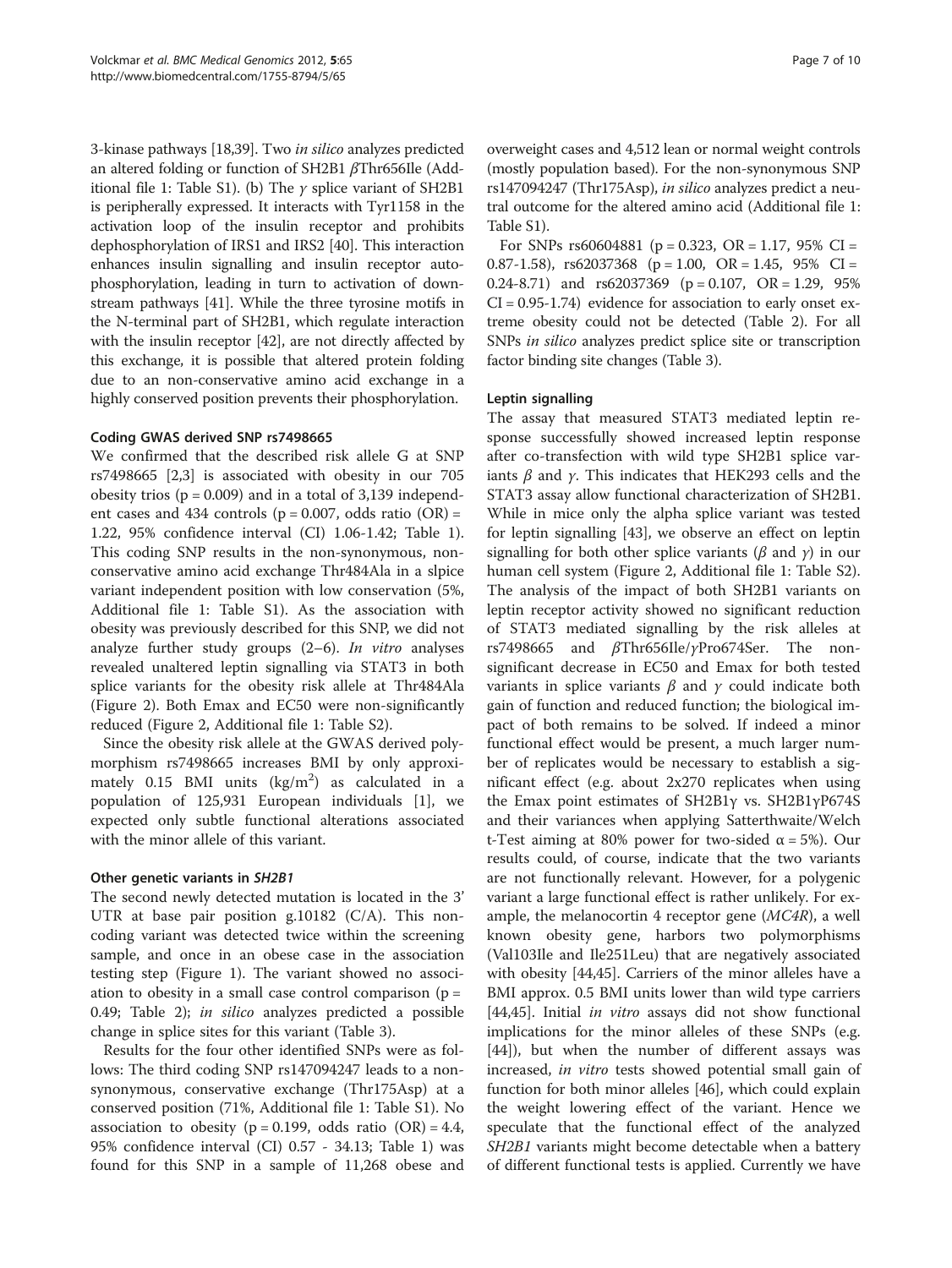<span id="page-7-0"></span>first hints that both variants are compatible with a slightly reduced function. In addition, with STAT3 mediated leptin signalling, we only tested one of the many potential interaction partners of SH2B1 in regulation of energy homeostasis. A potential additive effect of small functional changes in leptinergic and insulinergic signalling could result in stronger impact on body weight maintenance.

# Conclusion

A recent mutation screen in 300 children from the GOOS cohort which display insulin resistance in addition to obesity revealed three variants and one SNP that showed an effect on cell differentiation and migration, but with the exception of the frameshift variant Phe344fs no other functional deficiencies [\[47\]](#page-9-0). Comparable to our study, Doche et al. analyzed the impact of detected variants on janus kinase 2 (JAK2) phosphorylation with additional tests of insulin receptor substrate 2 (IRS2) phosphorylation and SH2B1 dimerization [\[47](#page-9-0)].

Given the low frequency of βThr656Ile/γPro674Ser (g.9483C/T), this mutation cannot explain our positive TDT for rs2008514 with obesity. Adding the three rare mutations detected by Doche et al. which show low functional impact still leaves a large proportion of BMI association inexplicable [\[47\]](#page-9-0). The region around SH2B1 on chr 16p11.2 shows low recombination rates for approximately 1Mb (chr16:28,177,800 shows a recombination peak of 37cM/Mb and chr16:28,944,400 a recombination peak of 36 cM/Mb; HapMap,<http://hapmap.ncbi.nlm.nih.gov/>), implicating a large region with high linkage disequilibrium. The area tagged by both BMI associated SNPs (rs7498665 and rs7359397 [[1-3\]](#page-8-0)) covers 17 genes (compare Additional file 1: Figure S1). Hence, relevant mutations in one of the remaining 16 genes might account for a larger proportion of the GWAS results. Alternatively, genetic variation outside of the SH2B1 coding region with a regulatory effect on this gene explains the association in functional terms. Guo et al. recently showed an intronic SNP in SH2B1 (rs4788099) which regulated mRNA expression of nearby genes Tu translation elongation factor, mitochondrial (TUFM), coiled-coil domain containing 101 (CCDC101), Homo sapiens spinster homolog 1 (SPNS1), sulfotransferase family, cytosolic, 1A, phenol-preferring, member 1 (SULT1A1) and sulfotransferase family, cytosolic, 1A, phenol-preferring, member 4 (SULT1A4) in B cells and monocytes [48]. This is in concordance with findings by Gutierrez-Aguilar et al. who reported differential regulation of Sh2b1, Tufm and Sult1a1 in rats fed a high fat diet [\[17](#page-8-0)].

In conclusion, the rare allele of the variant  $\beta$ Thr656Ile/ γPro674Ser in SH2B1 was found exclusively in three overweight or obese children but not in normal-weight or underweight controls. Our findings suggest that this new rare mutation predisposes to increased BMI, possibly related to decreased leptin signalling. Further studies are warranted to investigate the functional impact of the mutation for both affected splice variants on the interaction of SH2B1 effector systems (e.g. leptin and insulin receptors), which play a major role in energy homeostasis.

# Additional file

[Additional file 1:](http://www.biomedcentral.com/content/supplementary/1755-8794-5-65-S1.docx) Table 1. In silico functional prediction of detected non-synonymous mutations in SH2B1. Table 2: Parameters of leptin receptor activity measured by STAT3 mediated luciferase response. Figure 1: Identified variants in the three splice variants (α, β and ν) of human SH2B1. SH2B1 mRNA – coding parts as filled blocks – (Ensembl sequences α: ENST00000322610, β: ENST00000359285 and γ: ENST00000337120). The domain structure (Quian and Ginty 2001) with dimerization, Pleckstrin homology and SH2 domain is shown as underlying grey boxes. Positions of detected variants are marked with lines. Available rs-numbers, if applicable amino acid exchanges and minor allele frequencies in obese cases (MAF according to Table 1) are given for each variant. Supplementary material: In silico analysis tool description. Supplementary Figure 2: Regional association and linkage disequilibrium plot of 1000 genome project data centered to SNP rs7498665 ([http://](http://www.525broadinstitute.org/mpg/snap/) [www.525broadinstitute.org/mpg/snap/\)](http://www.525broadinstitute.org/mpg/snap/). Displayed are recombination rate (blue),  $r^2$  to rs7498665 (range of grey, increased intensity shows higher linkage) and genes in region. Dashed lines mark a region in high LD ( $r^2 > 0.8$ ) with rs7498665. Gene abbreviations: EIF3CL/EIF3C (eukaryotic translation initiation factor 3), CLN3 (ceroid-lipofuscinosis, neuronal 3), APOB48R (apolipoprotein B48 receptor), IL27 (interleukin 27), NUPR1 (p8 protein isoform a), CCDC101 (coiled-coil domain containing 101), SULT1A1 (sulfotransferase family, cytosolic, 1A, member 1), SULT1A2 (sulfotransferase family, cytosolic, 1A,member 2), ATXN2L (ataxin 2 related protein isoform C), TUFM (Tu translation elongation factor, mitochondrial), SH2B1 (SH2B adaptor protein 1 isoform 1), ATP2A1 (ATPase, Ca++ transporting, fast twitch 1 isoform), RABEP2 (rabaptin, RAB GTPase binding effector protein 2), CD19 (CD19 antigen precursor), NFATC2IP (Nuclear factor of activated T-cells, cytoplasmic 2-interacting protein), SPNS1 (spinster homolog 1 isoform 1), LAT (linker for activation of T cells isoform b). Figure 3: Conservation in C-terminal sequences of SH2B1 splice variants (β and γ). Boxes mark the position of exchange g.9483C/T (βThr656Ile/γPro674Ser) in β and γ splice variants in several species.

#### Abbrevations

BEPOC: Berlin Paediatric Obese Cohort; BMI: Body mass index; CCDC101: Coiled-coil domain containing 101; DAPOC: Datteln Paediatric Obese Cohort; DHPLC: Denaturating high performance liquid chromatography; DIO: Diet induced obese; GWAS: Genome-wide association study; GOOS: Genetics of Obesity Study; IRS2: Insulin receptor substrate 2; JAK2: Janus kinase 2; KORA: Cooperative Health Research in the Region of Augsburg; LEPRB: Long form of the leptin receptor; MC4R: Melanocortin 4 receptor; MTNR1B: Melatonin receptor 1b; PCR: Polymerase chain reaction; PH: Pleckstrin homology; RFLP: Restriction fragment length polymorphism; SH2B1: Src-Homology 2B adaptor protein 1; SH2: Src-homology 2; SNP: Single nucleotide polymorphism; SPNS1: Homo sapiens spinster homolog 1; SULT1A1: Sulfotransferase family, cytosolic, 1A, phenol-preferring, member 1; SULT1A4: Sulfotransferase family, cytosolic, 1A, phenol-preferring, member 4; STAT3: Signal transducer and activator of transcription 3; TDT: Transmission disequilibrium test; TUFM: Tu translation elongation factor, mitochondrial.

#### Competing interests

Winfried Rief declares that he received financial support for presentations and for scientific advice from Astra Zeneca, Heel, and Berlin Chemie; he also declares that this did not influence the content of this manuscript. All other authors declare that they have no competing interests.

#### Accession numbers

Human SH2B1 [GenBank: 25970]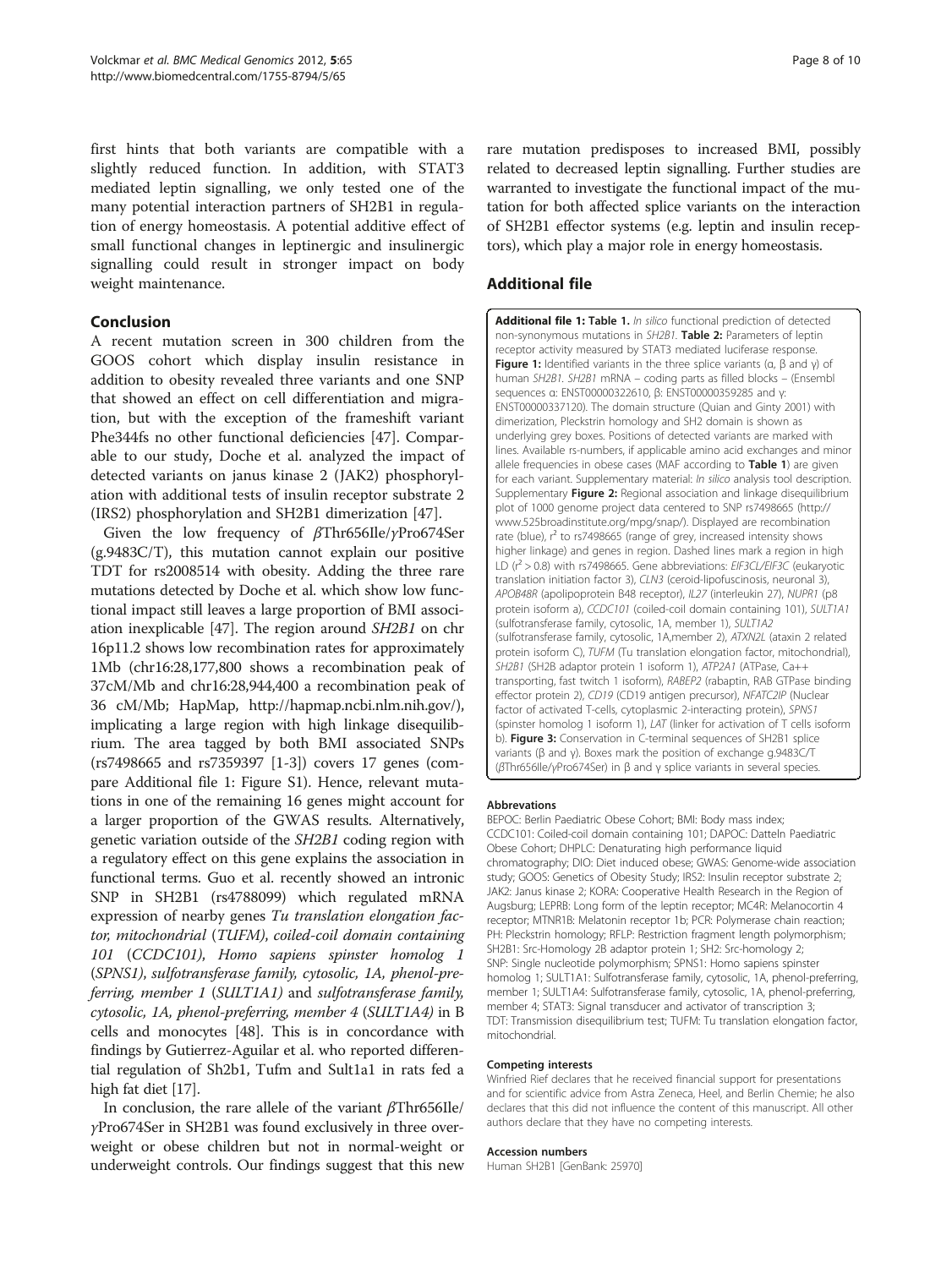<span id="page-8-0"></span>Human Alpha splice variant of SH2B1 [GenBank: NM\_001145795.1] Human Beta splice variant of SH2B1 [GenBank: NM\_015503.2] Human Gamma splice variant of SH2B1 [GenBank: NM\_001145812.1] Human LEPRb [GenBank: NM\_001003679.3].

#### Authors' contributions

ALV participated in the design of the study, performed the mutation screen and some genotyping, was involved in the functional in silico and in vitro analyses, and drafted the manuscript. FB and MK established and performed the functional in vitro analyses. IJ and AS participated in the design of the study and performed the statistical analysis. NK, TI and HG genotyped individuals. TR, HEW, SW, HB, HK, PFP, WR, and MW recruited subjects and determined phenotype parameters. JH participated in the design of the study and writing of the manuscript. AH conceived of the study, its design and coordination and writing of the manuscript. All authors read and approved the final version of the manuscript.

#### Grants or fellowships supporting the writing of the paper

The ascertainment of study groups belonging to different weight extremes was supported by the Deutsche Forschungsgemeinschaft (DFG). All other analyzes were supported by the BMBF (01KU0903; NGFNplus: 01GS0820, 01GS0822, 01GS0830); EU Framework VII (FP7 2007–13 n245009) and the IFORES program of the University of Duisburg-Essen.

#### Acknowledgements

We thank all the probands and their families for their participation. We are indebted to S. Düerkop and J. Andrä for excellent technical support.

#### Author details

<sup>1</sup>Department of Child and Adolescent Psychiatry, University Duisburg-Essen, Virchowstr. 171, D 45147, Essen, Germany. <sup>2</sup>Molecular Nutritional Medicine, Else Kröner-Fresenius Center and Research Center for Nutrition and Food Science, Technical University Munich, München, Germany. <sup>3</sup>Institute of Medical Biometry and Epidemiology, University of Marburg, Marburg, Germany. <sup>4</sup>Institute of Medical Informatics, Biometry and Epidemiology, University of Duisburg-Essen, Essen, Germany. <sup>5</sup>Vestische Children's Hospital Datteln, University of Witten/Herdecke, North Rhine-Westphalia, Germany. <sup>6</sup>Institute of Epidemiology, Helmholtz-Zentrum, Munich, Germany. <sup>7</sup>Hannover Unified Biobank, Hannover Medical School, Hannover, Germany. <sup>8</sup>Institute of Experimental Pediatric Endocrinology, Charité, Berlin, Germany. <sup>9</sup>Division of Pediatric Endocrinology and Diabetes, Department of Children and Adolescent Medicine, University of Ulm University Medical Center, Ulm, Germany. <sup>10</sup>Division of Clinical Psychology, University of Marburg, Marburg, Germany.

#### Received: 5 September 2012 Accepted: 20 December 2012 Published: 27 December 2012

#### References

- 1. Speliotes EK, Willer CJ, Berndt SI, Monda KL, Thorleifsson G, Jackson AU, Lango Allen H, Lindgren CM, Luan J, Mägi R, Randall JC, Vedantam S, Winkler TW, Qi L, Workalemahu T, Heid IM, Steinthorsdottir V, Weedon MN, Wheeler E, Wood AR, Ferreira T, Weyant RJ, Segrè AV, Estrada K, Liang L, Nemesh J, Park JH, Gustafsson S, Kilpeläinen TO, Yang J, et al: Association analyses of 249,796 individuals reveal eighteen new loci associated with body mass index. Nat Genet 2010, 42:937–948.
- 2. Willer CJ, Speliotes EK, Loos RJ, Li S, Lindgren CM, Heid IM, Berndt SI, Elliott AL, Jackson AU, Lamina C, Lettre G, Lim N, Lyon HN, McCarroll SA, Papadakis K, Qi L, Randall JC, Roccasecca RM, Sanna S, Scheet P, Weedon MN, Wheeler E, Zhao JH, Jacobs LC, Prokopenko I, Soranzo N, Tanaka T, Timpson NJ, Almgren P, Bennett A, et al: Six new loci associated with body mass index highlight a neuronal influence on body weight regulation. Nat Genet 2009, 41:25–34.
- 3. Thorleifsson G, Walters GB, Gudbjartsson DF, Steinthorsdottir V, Sulem P, Helgadottir A, Styrkarsdottir U, Gretarsdottir S, Thorlacius S, Jonsdottir I, Jonsdottir T, Olafsdottir EJ, Olafsdottir GH, Jonsson T, Jonsson F, Borch-Johnsen K, Hansen T, Andersen G, Jorgensen T, Lauritzen T, Aben KK, Verbeek AL, Roeleveld N, Kampman E, Yanek LR, Becker LC, Tryggvadottir L, Rafnar T, Becker DM, Gulcher J, et al: Genome-wide association yields new sequence variants at seven loci that associate with measures of obesity. Nat Genet 2009, 41:18–24.
- 5. Holzapfel C, Grallert H, Huth C, Wahl S, Fischer B, Döring A, Rückert IM, Hinney A, Hebebrand J, Wichmann HE, Hauner H, Illig T, Heid IM: Genes and lifestyle factors in obesity: results from 12,462 subjects from MONICA/KORA. Int J Obes (Lond) 2010, 34:1538–1545.
- 6. Beckers S, Zegers D, Van Gaal LF, Van Hul W: Replication of the SH2B1 rs7498665 Association with obesity in a Belgian study population. Obes Facts 2010, 4:473–477.
- 7. Bochukova EG, Huang N, Keogh J, Henning E, Purmann C, Blaszczyk K, Saeed S, Hamilton-Shield J, Clayton-Smith J, O'Rahilly S, Hurles ME, Farooqi IS: Large, rare chromosomal deletions associated with severe early-onset obesity. Nature 2010, 463:666–670.
- 8. Jacquemont S, Reymond A, Zufferey F, Harewood L, Walters RG, Kutalik Z, Martinet D, Shen Y, Valsesia A, Beckmann ND, Thorleifsson G, Belfiore M, Bouquillon S, Campion D, de Leeuw N, de Vries BB, Esko T, Fernandez BA, Fernández-Aranda F, Fernández-Real JM, Gratacòs M, Guilmatre A, Hoyer J, Jarvelin MR, Kooy RF, Kurg A, Le Caignec C, Männik K, Platt OS, Sanlaville D, et al: Mirror extreme BMI phenotypes associated with gene dosage at the chromosome 16p11.2 locus. Nature 2011, 478:97–102.
- Walters RG, Jacquemont S, Valsesia A, de Smith AJ, Martinet D, Andersson J, Falchi M, Chen F, Andrieux J, Lobbens S, Delobel B, Stutzmann F, El-Sayed Moustafa JS, Chèvre JC, Lecoeur C, Vatin V, Bouquillon S, Buxton JL, Boute O, Holder-Espinasse M, Cuisset JM, Lemaitre MP, Ambresin AE, Brioschi A, Gaillard M, Giusti V, Fellmann F, Ferrarini A, Hadjikhani N, Campion D, et al: A new highly penetrant form of obesity due to deletions on chromosome 16p11.2. Nature 2010, 463:671–675.
- 10. Jarick I, Vogel CI, Scherag S, Schäfer H, Hebebrand J, Hinney A, Scherag A: Novel common copy number variation for early onset extreme obesity on chromosome 11q11 identified by a genome-wide analysis. Hum Mol Genet 2011, 20:840–852.
- 11. Jamshidi Y, Snieder H, Ge D, Spector TD, O'Dell SD: The SH2B gene is associated with serum leptin and body fat in normal female twins. Obesity (Silver Spring) 2007, 15:5–9.
- 12. Haupt A, Thamer C, Heni M, Machicao F, Machann J, Schick F, Stefan N, Fritsche A, Häring HU, Staiger H: Novel obesity risk loci do not determine distribution of body fat depots: a whole-body MRI/MRS study. Obesity (Silver Spring) 2010, 18:1212–1217.
- 13. Hotta K, Kitamoto T, Kitamoto A, Mizusawa S, Matsuo T, Nakata Y, Hyogo H, Ochi H, Kamohara S, Miyatake N, Kotani K, Komatsu R, Itoh N, Mineo I, Wada J, Yoneda M, Nakajima A, Funahashi T, Miyazaki S, Tokunaga K, Masuzaki H, Ueno T, Chayama K, Hamaguchi K, Yamada K, Hanafusa T, Oikawa S, Yoshimatsu H, Sakata T, Tanaka K, Matsuzawa Y, Nakao K, Sekine A: Computed tomography analysis of the association between the SH2B1 rs7498665 single-nucleotide polymorphism and visceral fat area. J Hum Genet 2011, 56:716–719.
- 14. Ren D, Li M, Duan C, Rui L: Identification of SH2-B as a key regulator of leptin sensitivity, energy balance, and body weight in mice. Cell Metab 2005, 2:95–104.
- 15. Ren D, Zhou Y, Morris D, Li M, Li Z, Rui L: Neuronal SH2B1 is essential for controlling energy and glucose homeostasis. J Clin Invest 2007, 117:397-406.
- 16. Morris DL, Cho KW, Rui L: Critical role of the Src homology 2 (SH2) domain of neuronal SH2B1 in the regulation of body weight and glucose homeostasis in mice. Endocrinology 2010, 151:3643–3651.
- 17. Yoganathan P, Karunakaran S, Ho MM, Clee SM: Nutritional regulation of genome-wide association obesity genes in a tissue-dependent manner. Nutr Metab (Lond) 2012, 1:65.
- 18. Gutierrez-Aguilar R, Kim DH, Woods SC, Seeley RJ: Expression of new loci associated with obesity in diet-induced obese rats: from genetics to physiology. Obesity (Silver Spring) 2012, 2:306–312.
- 19. Bonnefond A, Clément N, Fawcett K, Yengo L, Vaillant E, Guillaume JL, Dechaume A, Payne F, Roussel R, Czernichow S, Hercberg S, Hadjadj S, Balkau B, Marre M, Lantieri O, Langenberg C, Bouatia-Naji N, The Meta-Analysis of Glucose and Insulin-Related Traits Consortium (MAGIC), Charpentier G, Vaxillaire M, Rocheleau G, Wareham NJ, Sladek R, McCarthy MI, Dina C, Barroso I, Jockers R, Froguel P: Rare MTNR1B variants impairing melatonin receptor 1B function contribute to type 2 diabetes. Nat Genet 2012, doi:[10.1038/ng.1053](http://dx.doi.org/doi: 10.1038/ng.1053).
- 20. Hinney A, Nguyen TT, Scherag A, Friedel S, Brönner G, Müller TD, Grallert H, Illig T, Wichmann HE, Rief W, Schäfer H, Hebebrand J: Genome wide